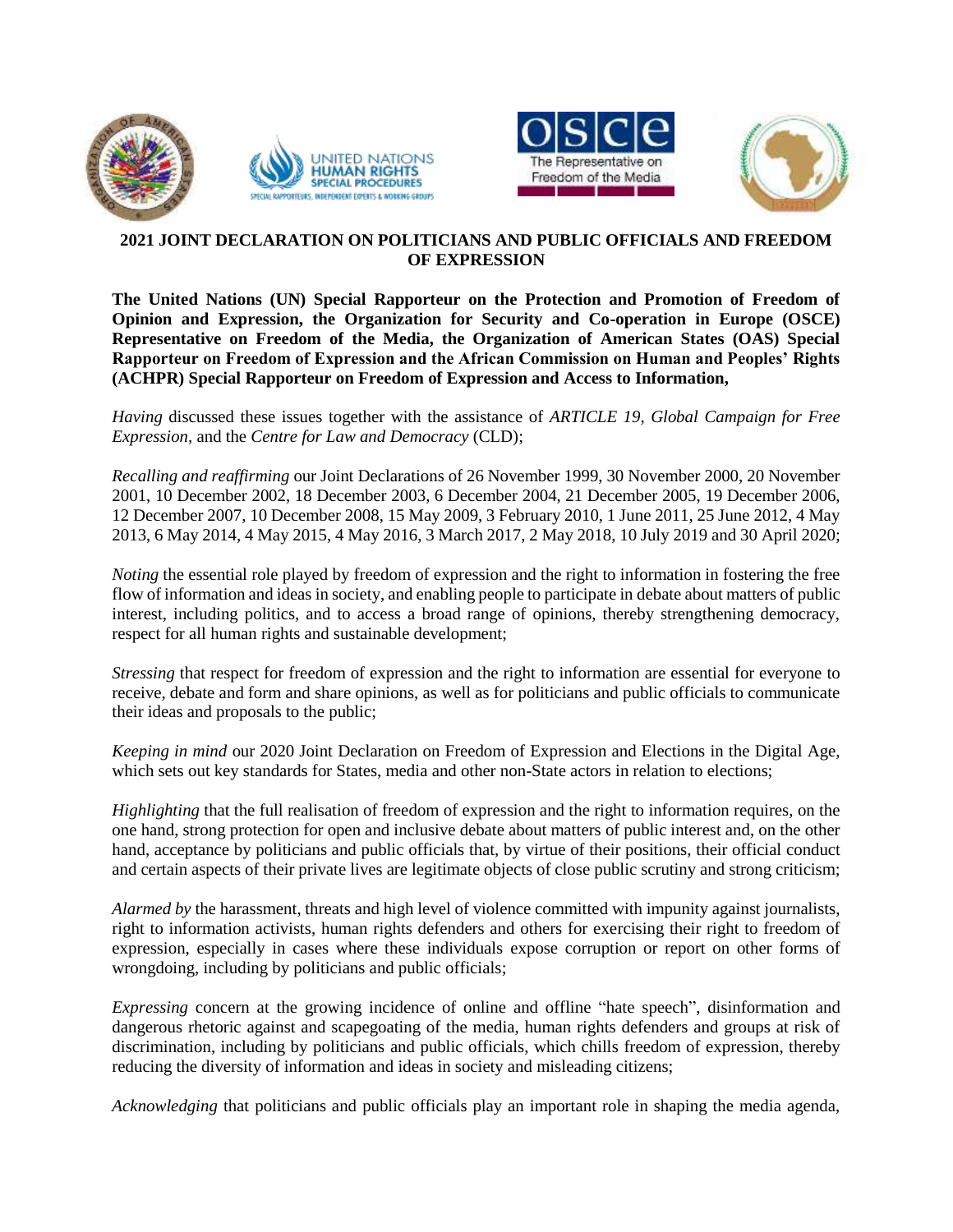public debate and opinion and that, as a result, ethical behaviour and attitudes on their part, including in their public communications, is essential for promoting the rule of law, the protection of human rights, media freedom and intercultural understanding, and for ensuring public trust in democratic systems of governance;

*Denouncing* the increase in public communications by some politicians and public officials which are intolerant and divisive, deny established facts, attack journalists and human rights defenders for exercising their right to freedom of expression, and seek to undermine democratic institutions, civic space, media freedom and human rights, including freedom of expression;

*Observing* that States have a positive obligation to create an enabling environment for freedom of expression and the right to information, including by fostering media independence and diversity as a key means of promoting robust, open debate about matters of public interest, and by adopting rules that ensure public transparency and accountability of public actors;

*Cognisant* that international human rights standards require everyone, including politicians and public officials, to refrain from advocacy of hatred that constitutes incitement to violence, hostility or discrimination, while moral imperatives call on them to speak out firmly and promptly against intolerance;

*Adopt*, on 20 October 2021, the following 2021 Joint Declaration on Politicians and Public Officials and Freedom of Expression:

### 1. Scope of this Joint Declaration

This Joint Declaration addresses freedom of expression issues that arise in the context of action by politicians and public officials, understood broadly to comprise individuals in leadership positions or with significant power, influence and outreach in the public sphere, such as elected and appointed public officials, candidates for public office, leaders and office holders of political parties, and others who engage explicitly in political affairs in an influential manner.

### 2. Recommendations for States

### a. General Principles

Based on States' obligation to ensure that any restrictions on freedom of expression comply with the international law test for such restrictions and their positive obligation to create an enabling environment for freedom of expression and of the media, and the right to information, States should:

- i. Recognise, in law, policy and practice, the special imperative of providing a high level of protection to political speech, including speech which many may find unduly critical or even offensive.
- ii. Take effective action to prevent attacks on journalists and others in retaliation for exercising their right to freedom of expression, including where this involves political speech, to provide protection to those who are at risk of such attacks, to investigate such attacks when they do occur and to prosecute those responsible, so as to end the culture of impunity for such attacks.
- iii. Ensure that all bodies which have regulatory powers over the media and all public bodies which facilitate freedom of expression are independent of politicians, public officials and commercial players, are accountable to the public and operate transparently.
- iv. Support robust media and information literacy (MIL) programmes, aimed at all segments of society, including with a focus on promoting participation in political affairs and equipping people with knowledge, awareness and skills to understand and contextualise political communications.
- v. Never engage in or finance coordinated inauthentic behaviour or other online influence operations which aim to influence the views or attitudes of the public or a section of the public for party political purposes.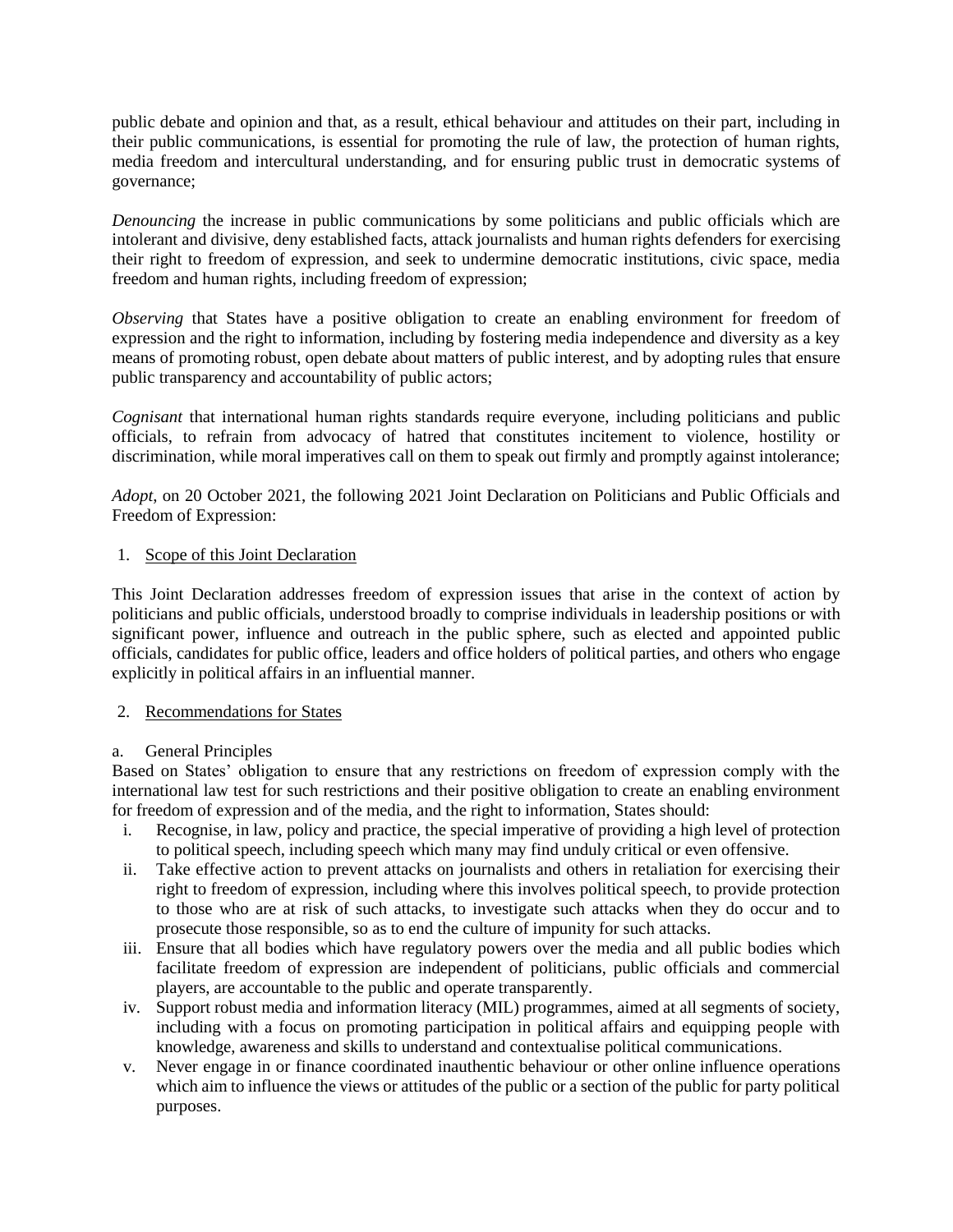b. Protection of Political Speech and Speech on Other Matters of Public Interest

In order to ensure the highest possible level of protection for political speech and speech on other matters of public interest, including through the media and digital communication platforms, especially in the context of elections, where the unhindered exercise of freedom of expression by parties and candidates has particular significance, States should:

- i. Ensure that any restrictions on freedom of expression are fully in line with the three-part international law test for such restrictions, namely that they meet the requirements of legality, legitimacy of aim and necessity, and do not discourage robust public debate about matters of public interest.
- ii. Abolish any criminal defamation laws and replace them, where necessary, with appropriate civil defamation laws.
- iii. Repeal any defamation or lèse-majesté laws which provide special protection to or provide for greater penalties for statements directed at heads of State or government, politicians or officials.
- iv. Ensure that civil defamation laws conform to the following standards, among others:
	- a) Provide greater protection for speech about politics and other matters of public interest, including by requiring politicians and public officials to tolerate a higher level of criticism than ordinary citizens.
	- b) Ensure that damages awards are proportionate taking into account all of the circumstances and are not so large as to exert a chilling effect on freedom of expression.
	- c) Ensure that courts have the power, either at the request of the defendant or on their own motion, to dismiss, in a summary fashion at an early stage of the proceedings, defamation lawsuits involving statements on matters of public interest that do not have a realistic chance of success (Strategic Lawsuits Against Public Participation or SLAPPs).
	- d) Ensure that appropriate defences are available to defendants in defamation cases involving statements on matters of public interest so that they do not bear strict liability for inaccurate statements of fact, such as the defence of "reasonable publication".
- v. Ensure that laws protecting privacy include limitations so that statements about matters of public interest will not be liable where, on balance, the benefits of the statement being made outweigh the harm to privacy.
- vi. Ensure mechanisms, such as systems of accreditation, are in place so that journalists can freely access locations (such as parliament) and events (such as press conferences) to gather information on matters of public interest for purposes of reporting them to the general public, which conform to the following standards:
	- a) They are independent and non-discriminatory in nature, including on the basis of political opinion.
	- b) Allocation and any withdrawal of accreditation is based on justifiable, objective criteria and not on the editorial or critical position or independence of a journalist.
	- c) Limits on accreditation are based on justifiable, objective criteria, such as limited space at the venue, and respect and facilitate diversity.
- vii. Repeal or refrain from adopting general prohibitions on the dissemination of inaccurate information, such as false news or "fake news" laws, and respect the following standards in relation to disinformation and false news:
	- a) Adopt policies which provide for disciplinary measures to be imposed on public officials who, when acting or perceived to be acting in an official capacity, make, sponsor, encourage or further disseminate statements which they know or should reasonably know to be false.
	- b) Ensure that public authorities make every effort to disseminate accurate and reliable information, including about their activities and matters of public interest.

# c. Media Independence and Diversity

Taking into account the importance of media diversity in ensuring that a wide range of information and ideas, including on matters of public interest, is available to the public, including information of relevance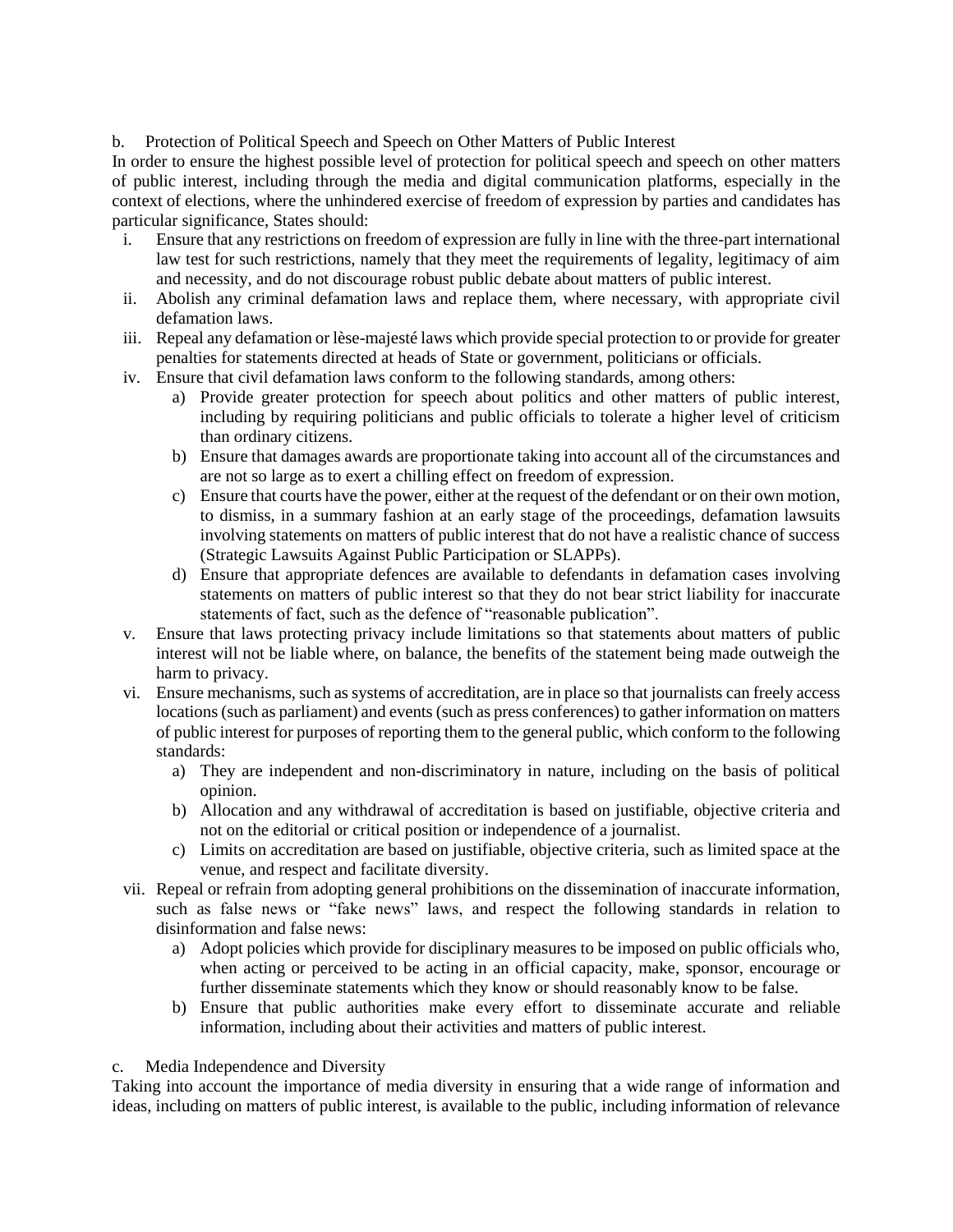to women, persons with disabilities, national minorities and other groups at risk of discrimination, States should:

- i. Ensure the presence of independent, adequately funded public service broadcasters.
- ii. Respect the editorial independence of all media in both law and in practice.
- iii. Ensure that the allocation of advertising by public authorities is not used as an indirect means of influencing media content.
- iv. Ensure that effective rules are in place to prevent undue concentration of ownership for all media sectors, in line with international standards in this area, including effective oversight of these rules, for example by relevant regulators.
- v. Ensure that effective rules are in place which require media outlets, telecommunications operators and online intermediaries to be transparent about their ownership and sources of funding, including where media outlets are owned by political parties or politicians.
- vi. Limit any requirements for media outlets to register and/or obtain a licence to what is necessary to ensure the appropriate operation of the media sector concerned, so as to limit the risk of political interference in the media.
- vii. Consider putting in place fair, transparent and independent subsidy or other financial support arrangements for the media, based on the idea that the provision of diverse, quality news and current affairs content is a public good.

## d. Transparency

Given the importance of transparency and the right to information to facilitate robust debate about matters of public interest and to ensure the accountability of politicians, public officials and good governance overall, States should:

- i. Adopt laws in line with international human rights standards guaranteeing the public's right to access information held by public authorities and implement those laws properly, as called for by UN Sustainable Development Goal Indicator 16.10.2.
- ii. Require all elected officials, candidates for elected office and senior public officials to make asset declarations and ensure that independent oversight bodies have the power to take effective action where these disclose conflicts of interest; where this is justified in the public interest, such asset declarations should be publicly accessible.

### e. "Hate Speech"

Given the harm done by "hate speech", including to the ability of its targets to exercise fully their right to freedom of expression and to participate in political activities , States should:

- i. Prohibit by law any advocacy of hatred that constitutes incitement to discrimination, hostility or violence, in accordance with international law.
- ii. Undertake a range of activities including education and counter-messaging to combat intolerance and promote social inclusion and intercultural understanding.

# 3. Recommendations for Political Parties, Politicians and Senior Public Officials

- i. Political parties should adopt and enforce measures, such as codes of conduct. which set minimum standards of behaviour for their officials and candidates for elected office, including to address speech that promotes intolerance, discrimination or hatred, or constitutes disinformation which is designed to limit freedom of expression or other human rights
- ii. Political parties should consider introducing or participating in cross-party initiatives aimed at countering intolerance, discrimination and dis/misinformation, and promoting intercultural understanding, social inclusion and respect for diversity.
- iii. Politicians and public officials should not make statements that are likely to promote intolerance, discrimination or dis/misinformation and should, instead, take advantage of their leadership positions to counter these social harms and to promote intercultural understanding and respect for diversity.